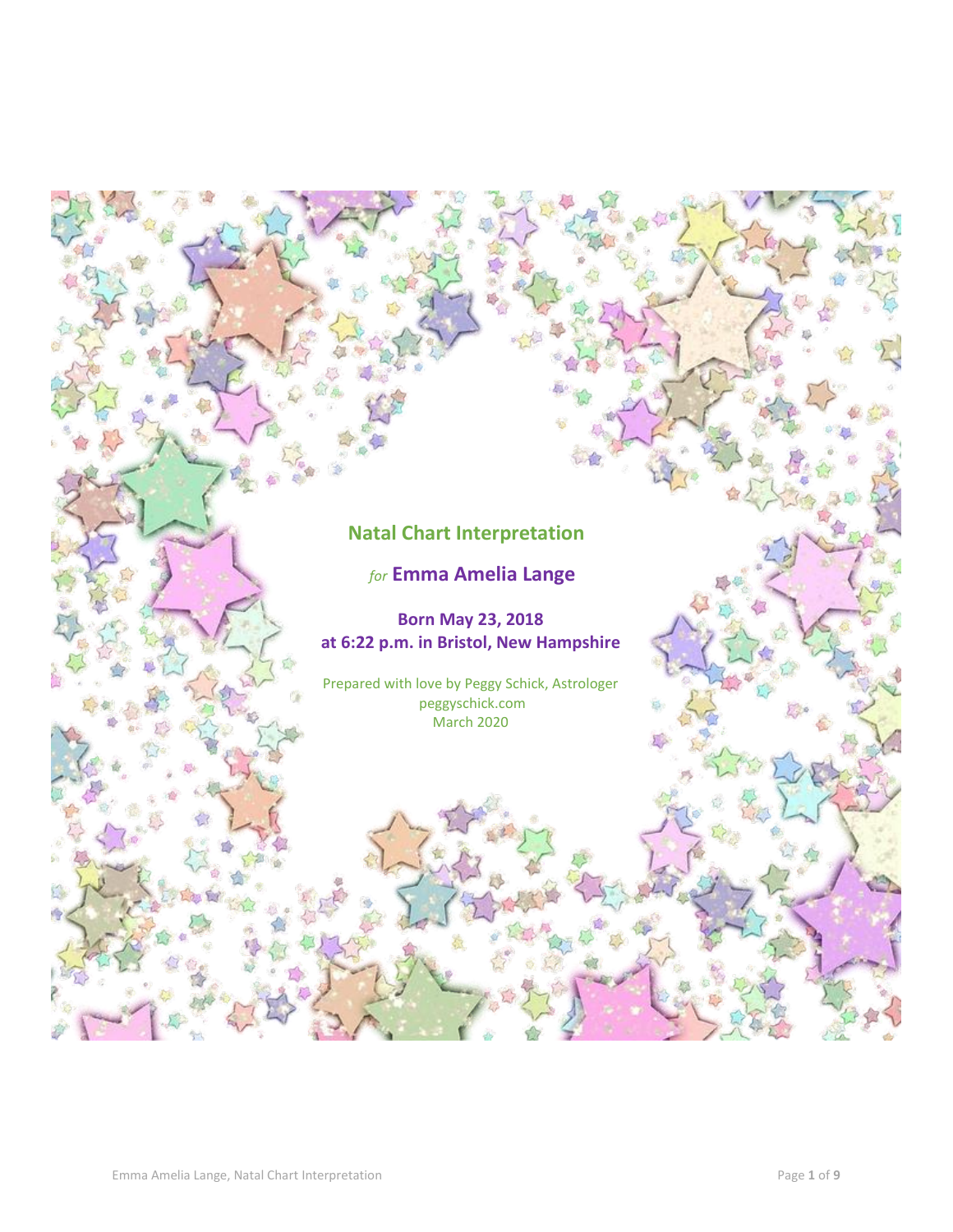# **Overview**

The natal chart, or birth chart, is essentially a "map" of the position of celestial bodies and mathematically-derived points in the sky at the very time a person is born. If Emma could have looked 360 degrees around the sky at the moment she took her first breath, she would have seen the placement of the cosmos—in perfect position for her and who she is, providing her with the lifelong tools to allow her to become her truest, most authentic self and be outfitted in such a way that she has the potential to fulfill her deepest life purpose.

When Emma was born, the **Sun** was in the sign of Gemini, and the **Moon** was in the sign of Libra. The Sun's astrological placement describes a person's will and purpose, their day-to-day personality—the core Self. A Gemini Sun gives Emma a strong mind and a strong sense of curiosity about life and other people, and it generally makes her an able communicator. The Moon rules our emotions and describes how we respond to change. Emma's Libra Moon indicates that she has a special sensibility for seeing the beauty in the world. Her **Ascendant**, or Rising Sign, is in the sign of Scorpio. The Ascendant describes the way we experience the world and the way the world experiences us. With a Scorpio Ascendant, intensity and passion play a key role in the way in which Emma approaches life.

Emma is likely to have a busy and achievement-oriented personality, to be talkative yet careful with her words, and to care a great deal about relationships. She can be extremely nurturing in the way she relates to others. Fairness is very important to her. Her chart reflects a strong feminine character, as seven of the ten planets are in feminine, or yin, signs. Emma's chart has one grand trine, which describes energy, or flow, that comes quite naturally to her. Her particular grand trine indicates once again that she has a strong mind. She responds to change and processes emotion by thinking and talking things through with others, and by relating one thing to another. Being with and connecting with others is very important to her, both on a one-to-one basis and in a group setting. When she is frustrated or angry, however, detachment may be her modus operandi. Home will always be a sacred space for Emma, and home/family will provide her greatest sense of joy and fulfillment. A conservative approach to money and possessions will be a factor. Looking inward and focusing on her soul evolution will be an essential theme in her life. In her work, she will be one to take initiative and she will experience empowering change.

In all that she does, Emma's life will be a journey toward developing her higher mind, and at the same time her quest will be to allow herself to be seen as an unconventional individual in service to humanity's highest and collective good. She may find that she experiences times of significant loneliness and separation; these phases are to be allowed and embraced, as they will always be productive. These times are part of Emma's life challenge to forge a creative life such that she may give generously to the world—in her own unique and special way.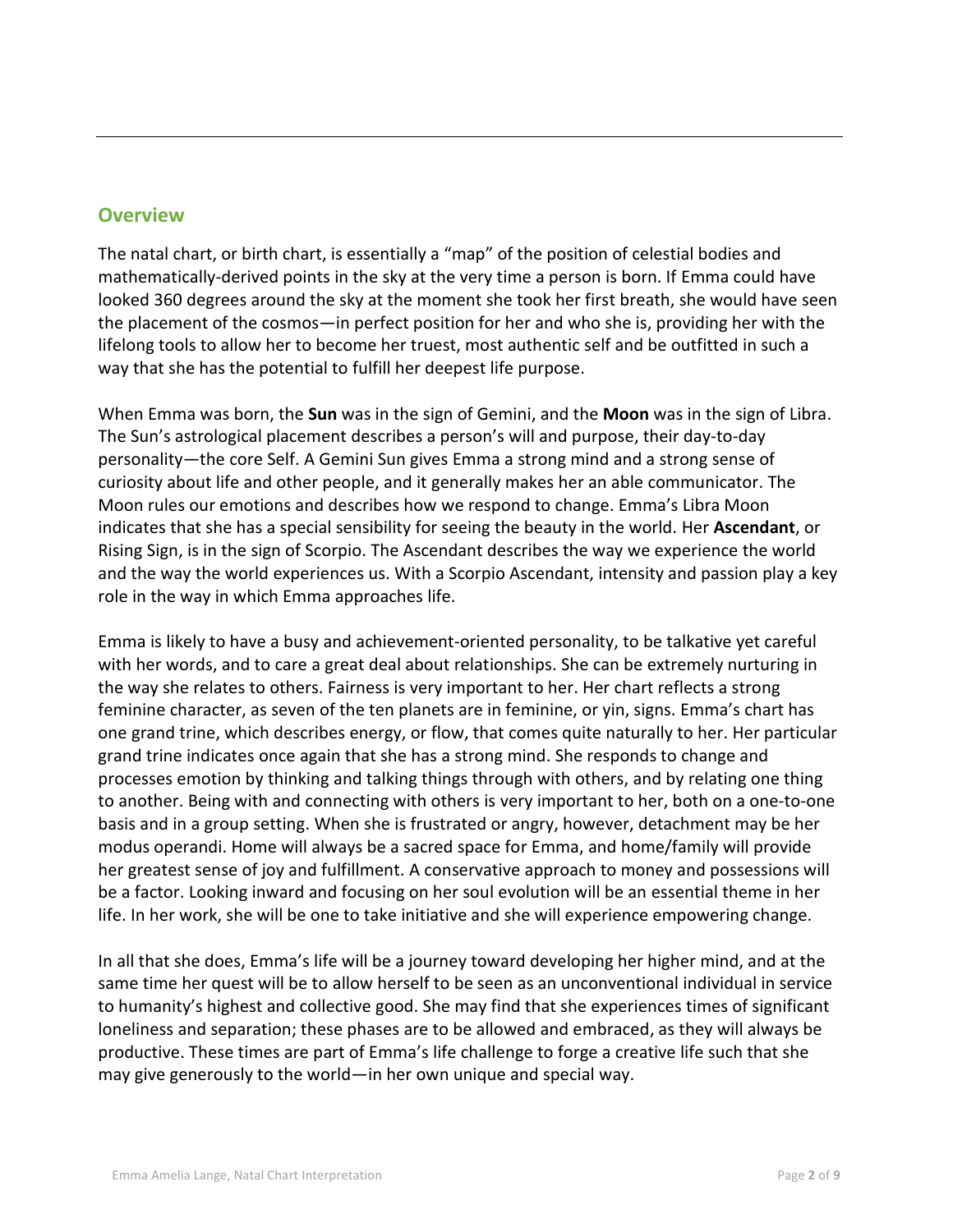### **Ascendant (Rising Sign) in the Sign of Scorpio**

The Rising Sign, or Ascendant, describes a person's outermost energy or persona that others first see. It represents the way a person actively merges with life in the outer world when their energy is flowing spontaneously. When Emma was born at 6:27 p.m. in Bristol, New Hampshire, the Sun was coming up over the horizon on the other side of Earth, in the Sign of Scorpio. With this Rising Sign placement, Emma is initially experienced by others as intense, passionate and deep, and she can seem mysterious or even secretive to other people. Privacy and secrecy are likely to always remain important to her, especially when she first encounters new people. She may have an intense look to her appearance, especially in the eyes, but she will also appear sweet and refreshingly innocent. She will carry with her a strong personal magnetism, and a very strong will. Generally, as an adult Emma is likely to be very good at working within a group dynamic. She will be quite savvy with understanding other people's motives and will be able use this to her own advantage when needed (and usually for the highest good!).

With Jupiter conjunct (aligned) just two degrees to Emma's Ascendant, this brings an even more expanded Scorpionic energy about her. Emma will present herself and be seen by others as having what could be described as a shamanic mystic.

#### **Sun in Gemini in the 7th House**

The Sun Sign is usually dominant in considering a person's overall psychology. The Sun Sign describes a person's will and purpose, their day-to-day personality—the core Self. Gemini is an air sign, which makes Emma's day-to-day personality one that centers around her mind. People with the Sun in an air sign live in the abstract realm where a thought is as real as any material object. People with Gemini Sun can experience and hold two or more sides of things at the same time. Emma will engage in many varied experiences to gain knowledge. She is probably a witty person as well. All of her curiosity and quick-mindedness may make her seem nervous at times, or highstrung. She may be easily bored if things are too predictable and unchanging. When she learns self-discipline, she may well have tremendous intellectual capability. She is likely to greatly enjoy being with others and experiencing and learning about herself through her relationship with others. Throughout life there may be a sort of push-pull in her need to be with others and then to pull back to regain her sense of her own identity. The way Emma observes her father to behave and conduct himself on the average day, and particularly in relationship, will have a significant impact on how Emma chooses to conduct herself.

#### **Moon in Libra in the 11th House**

The Moon describes how we process emotion and find a sense of security. As children, we are naturally attuned to our Moon needs, and as we grow into adulthood, we become more and more like our Sun nature. But the Moon remains our emotional core. Regardless of what happens in life to Emma, good or bad, her Moon describes how she needs continually to be nurtured.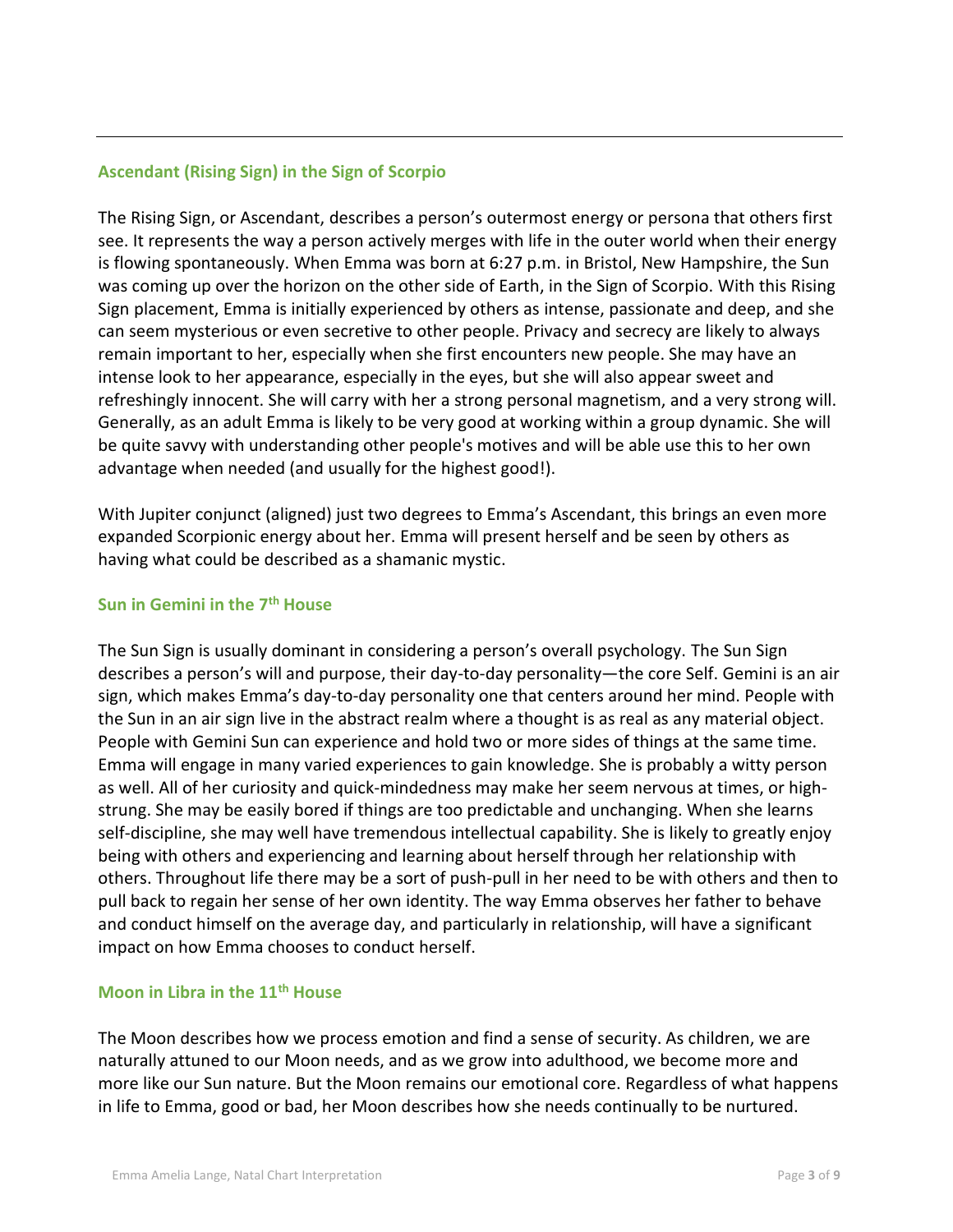As a Libra Moon, peaceful and harmonious surroundings will bring Emma a sense of security, and color will have a special impact on her. As a baby she may have been particularly irritated by harsh surroundings or rough surfaces. Aesthetics are important to this child, even in her earliest years. As a child she is likely to have a gentle nature, despite the intensity and busy-ness of her Ascendant and Sun. Even from her youngest years, it will be very important to her to relate to others. Reaching out to others and feeling connected is one of her most powerful motivators. Play and toys that allow her to express and experience her own artistic nature will be the most enjoyable for her. Art supplies, perhaps also music, dressing up in costume, and decorating and redecorating her space will be important ways for her to create safety and comfort for herself. Immersing herself in things she finds beautiful and feeling connected to others brings her a sense of security.

One of the greatest challenges Emma may face is developing self-confidence. Parents should encourage her to be present in this struggle, as an emerging butterfly necessarily struggles in its cocoon. She will look to her relationships for strength, and it will sometimes be hard for her to recognize her own strengths. She may feel more confident in the company of family and friends. Knowing her people are nearby will be a help in her younger years. Be with her to practice things before she goes off on her own to perform or be tested. She is likely to be very sensitive to peer pressure, so being able to talk openly (to relate with you) about these issues as she grows into her teen and adult years will be an enormous gift to her and a boon to her self-confidence. Her mother will be a particularly important 'partner' in helping Emma to build her self-assertiveness. The way her mother models peace-making and relationship-building will be very influential on her.

As she grows up, and throughout her adult life, Emma is likely to seek security in the company of friends and group associations, although she may be hesitant to commit allegiance to one group or another in order to avoid being labeled in any particular way. She may prefer to have different types of acquaintances in varied group settings. She may have a tendency to overextend herself, and she may need to learn to avoid taking on too much responsibility within the groups she aligns herself with, but she'll continue to associate with like-minded people nonetheless, since she creates a sense of comfort for herself in this way.

#### **Mercury in Taurus in the 7th House**

The planet Mercury describes the mind: how we learn, what we choose to learn about, and how we communicate to others. With Mercury in the sign of Taurus, people tend to communicate carefully, choosing each word deliberately. Emma may tend to savor her words at times. This measured way of communicating will have a certain grounding effect on what is otherwise an especially chatty tendency for her as a Gemini Sun. Taurus is an earth sign; therefore, Emma may learn better through practical application than through verbal or written instruction.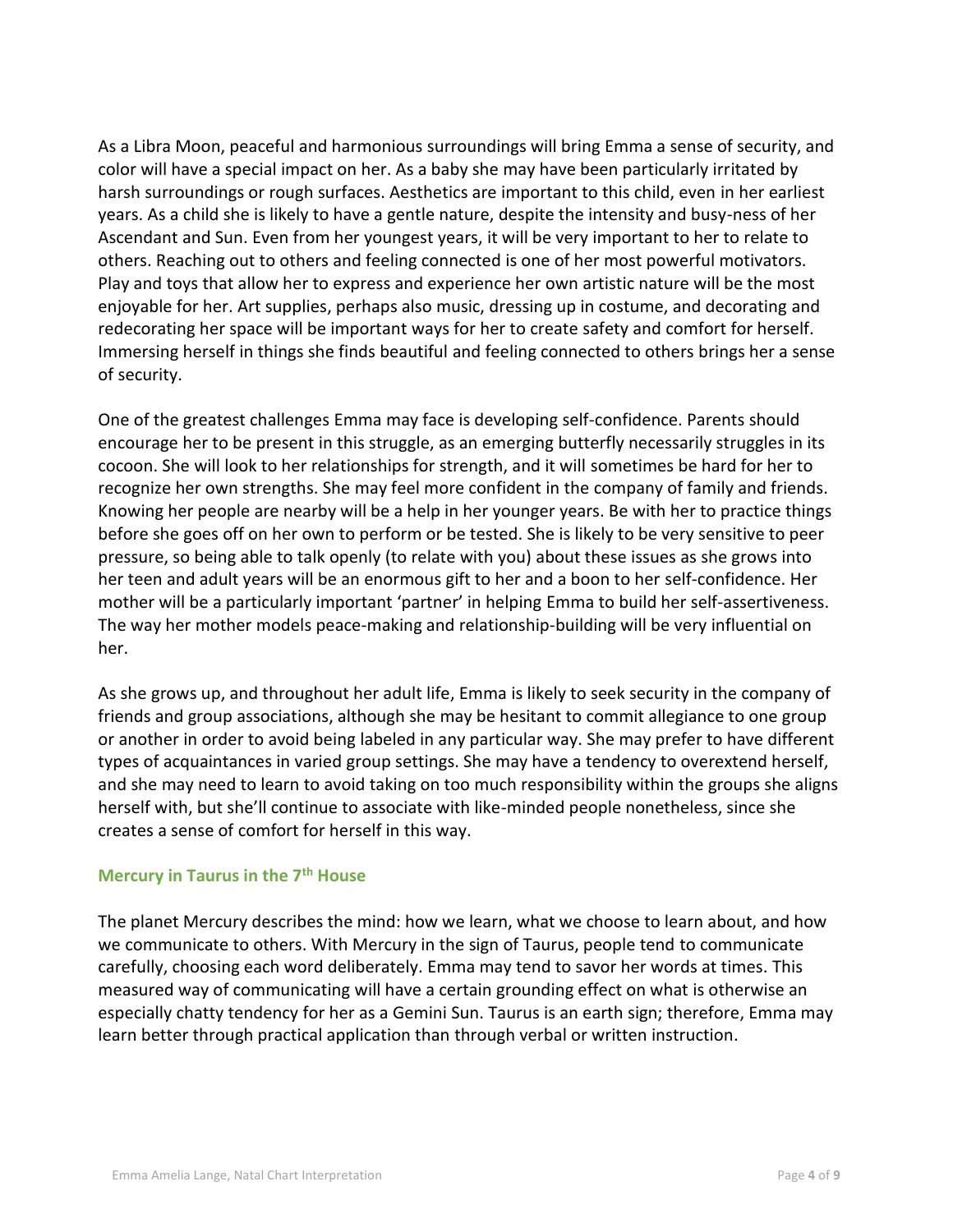Taurus is also known for its stubborn nature, and so Emma may have a strong tendency to want to understand things in her own way, and to believe what she wants to believe. She will need to take her time when making decisions, but once she does, she will be steadfast in her decision.

With her Taurus Mercury in the  $7<sup>th</sup>$  House of relationship, combined with the influences of her Libra Moon and her Gemini Sun, Emma will connect with other people through the mind and body. Intellectual expression for her is likely to always be a very natural form of relating, and she may also introduce a very earthy or sensual way of connecting with others as well. In her work, for example, she may choose to serve in a healing or mind-body capacity through Reiki, yoga, meditation, or herbal medicine.

#### **Mars in Aquarius in the 3rd House**

Mars describes how we assert ourselves, what motivates us, and how we express anger. Aquarius is an air sign, just as Emma's Sun in Gemini and Moon in Libra are in the element of air. These three planets—Sun, Moon, and Mars—in the three air signs form Emma's grand trine. In each person's chart there exist recurring themes; being of an intellectual nature is certainly one of Emma's recurring life themes. This natural flow of intellectual energy may be so strong that at times she seems to be stuck in her own head. Mars in Aquarius lends an additional nonconformist mentality to Emma's already stubborn Taurus Mercury. However, while it may sometimes be difficult to convince Emma to see things differently, she will possess a very enterprising, ambitious, future-oriented, and possibly scientific orientation. She will be motivated by working toward progressive change. The unknown will motivate her much more than conventional activity.

When Emma is angry, she may tend to detach and come across as impersonal. Or she may suddenly strike, behaving through her external Ascendant persona and "sting" with a Scorpionic intensity. But because she has such a strong need for connection with others, her detachment or sting will be met before too long with calm and a return to a focus on relatedness.

### **Venus in Cancer in the 8th House**

Here we see another recurring theme emerge: Emma has a tender, caring way in intimate relationship, although she may be reluctant at first to enter into relationship. Others may at first experience her as having such a strong achievement-orientation and intensity that she is perceived as unapproachable. She may also be experienced as moody in relationship. Once in a close relationship, however, she will be especially attentive to the other and will enjoy being loved and appreciated in return for her nurturing, sensitive nature. The seriousness once seen as a deterrent will be experienced as fierce loyalty to the relationship. Family will always be powerfully important to Emma. At one or more times in her life, intimate relationship will bring profound personal transformation for her, with a death-and-rebirth type of experience.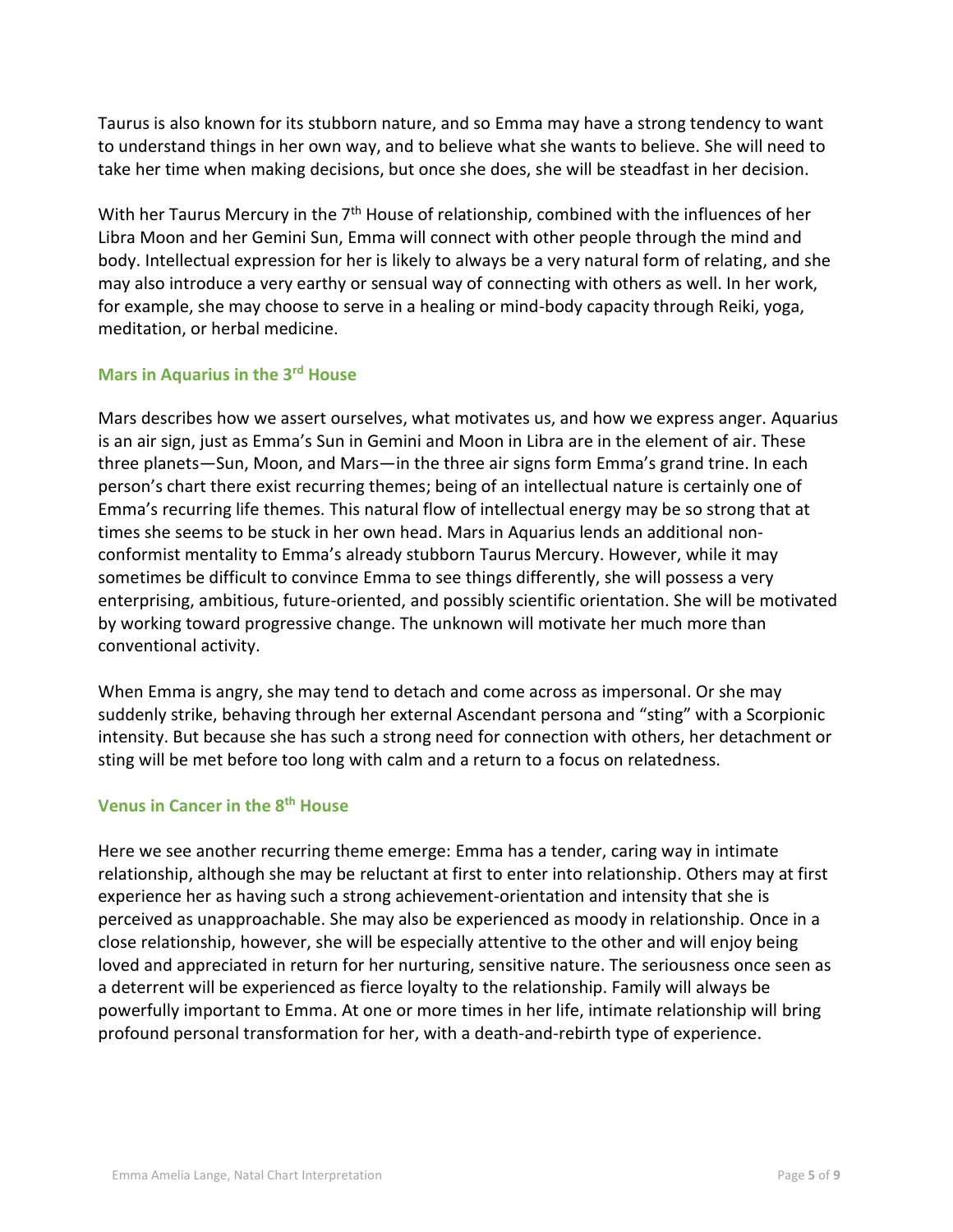## **Chiron in Aries in the 5th House, Square Venus**

Chiron is an asteroid body that orbits the Sun between Saturn and Uranus. Where it is placed in the natal chart represents the area in life where the most healing needs to occur. It represents a culmination of wounds from past lives that we choose to heal when coming into this life. Chiron is known as The Wounded Healer; that is, it is only after we face, understand, and heal our wounds that we can become our fullest, most authentic selves. Emma's Chiron placement suggests that there may be significant challenges in her younger years (and possibly into her 30s and 40s if the wounds are not properly attended to) in regard to asserting herself and differentiating herself among her peers. And/or, it may be that she is so strongly assertive and different as a young person that she alienates herself from peers and romantic interests to a painful degree.

It can be scary to go against the crowd and stand up for what you believe in, especially when it's unpopular or possibly ahead of its time. Emma is a bit of a warrior in this regard. This is part of her becoming a spiritually mature soul. It will be important for her to ignore popular opinion and stay true to her heart. Ultimately, as she acknowledges and heals her wounds, Emma becomes an even stronger, independent and unique person who does not hesitate to claim the limelight and does so in a way that promotes forward momentum for all.

### **Part of Fortune Conjunct Neptune in Pisces in the 4th House**

This reads like quite an astrological mouthful, but what it comes down to is that Emma will create a home space for herself that brings a deep sense of inner tranquility and unity with all that is. We see this with her Libra Moon as well. Her home will be a sacred place for creativity and spiritual transcendence. It is likely to be an unconventional setting. Being present in this peaceful space and allowing herself the luxury of retreating into her soul will bring Emma her greatest sense of fulfillment in life. This is where she will feel she is in her greatest and most natural flow. Her connection to her highest source, to her unconscious depths, and to her most inspired conscious awareness becomes available through the sacred space she creates in the home and within her own soul. It is likely she has inherited this sense of deep spirituality through her ancestors.

#### **North Node in Leo in the 9th House**

If the natal chart is a map of a person's psyche, the North Node is the needle of their compass. All the planets in a person's astrological toolbox are positioned such that the person is given opportunities and challenges throughout life that guide them in the direction of the North Node. Each person's planetary placements—the gifts and the obstacles, the happy and the sad—are exactly right for them, to help them become who they are meant to be. The South Node in everyone's chart is exactly 180 degrees opposite the North Node and represents a familiar foundation upon which we come into this life. The challenge for each of us is to not become firmly stationed in this familiar place*. The challenge is to allow ourselves to head in the direction*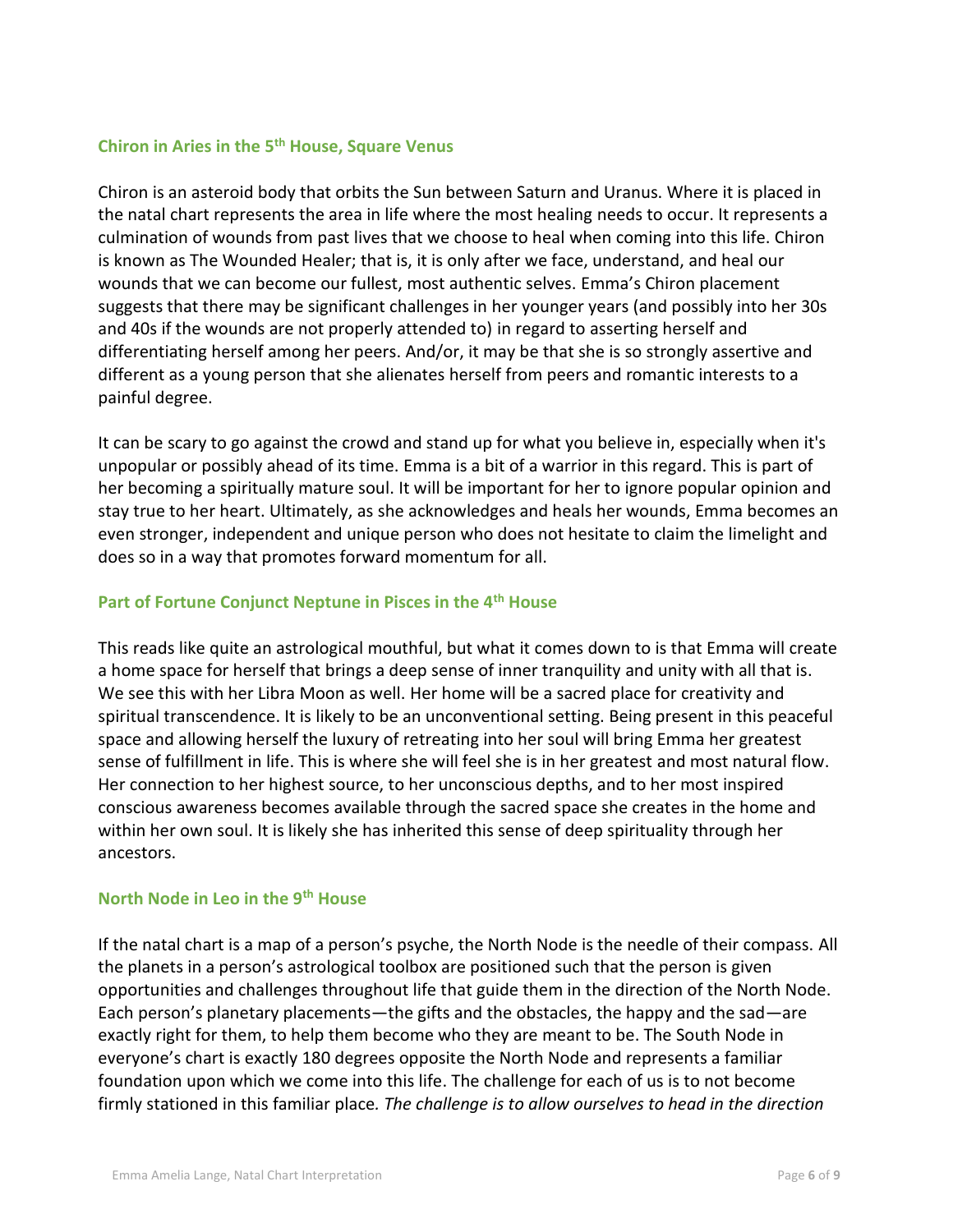*of the North Node.* If Emma allows herself to head in this direction throughout life, then she will come to fully understand and live out the life purpose she came here to fulfill.

Emma comes into this life tending to see and experience the world as it relates to her group orientation and affiliations. Her "trap" is that she may become too comfortable with these familiar structures and ultimately limit her own freedom. She may want to cling to the idea that everyone in the world should be equal, which would prevent her from individuating and growing as her own person. She may be reluctant to set herself apart because she doesn't want to upset the dynamic and integrity of the group.

The 9<sup>th</sup> House is all about higher learning. It is about finding meaning and exploring the higher questions of life that make life rich. It is the house of philosophy, depth psychology, history, justice, morality, theology, foreign culture, teaching, and long journeys. Emma's family can encourage and remind her that 9<sup>th</sup> House pursuits are exactly right for her.

The primary "life lesson" for Emma will be to learn how to break out of her secure, safe, familiar group environment and to *allow* herself to be acknowledged and recognized for her unique presentation of 9<sup>th</sup> House qualities; to discover and share her individualized insights. Sometimes the North Node direction feels indulgent or too good to be true. Emma may question if she deserves it or has earned it.

The North Node in Leo in the  $9<sup>th</sup>$  House is about recognizing the contribution that every individual brings to the human experience, Emma's and others'. Emma comes into this life with a strong mind and the natural gifts of objectivity and compassion for humanity. By tapping into these, she can overcome any fears she may have about exploring the unchartered, uncertain higher questions of life. It's this continuing quest for higher learning, intuitive journeying, and the formation of her own higher philosophy that is Emma's intended life path.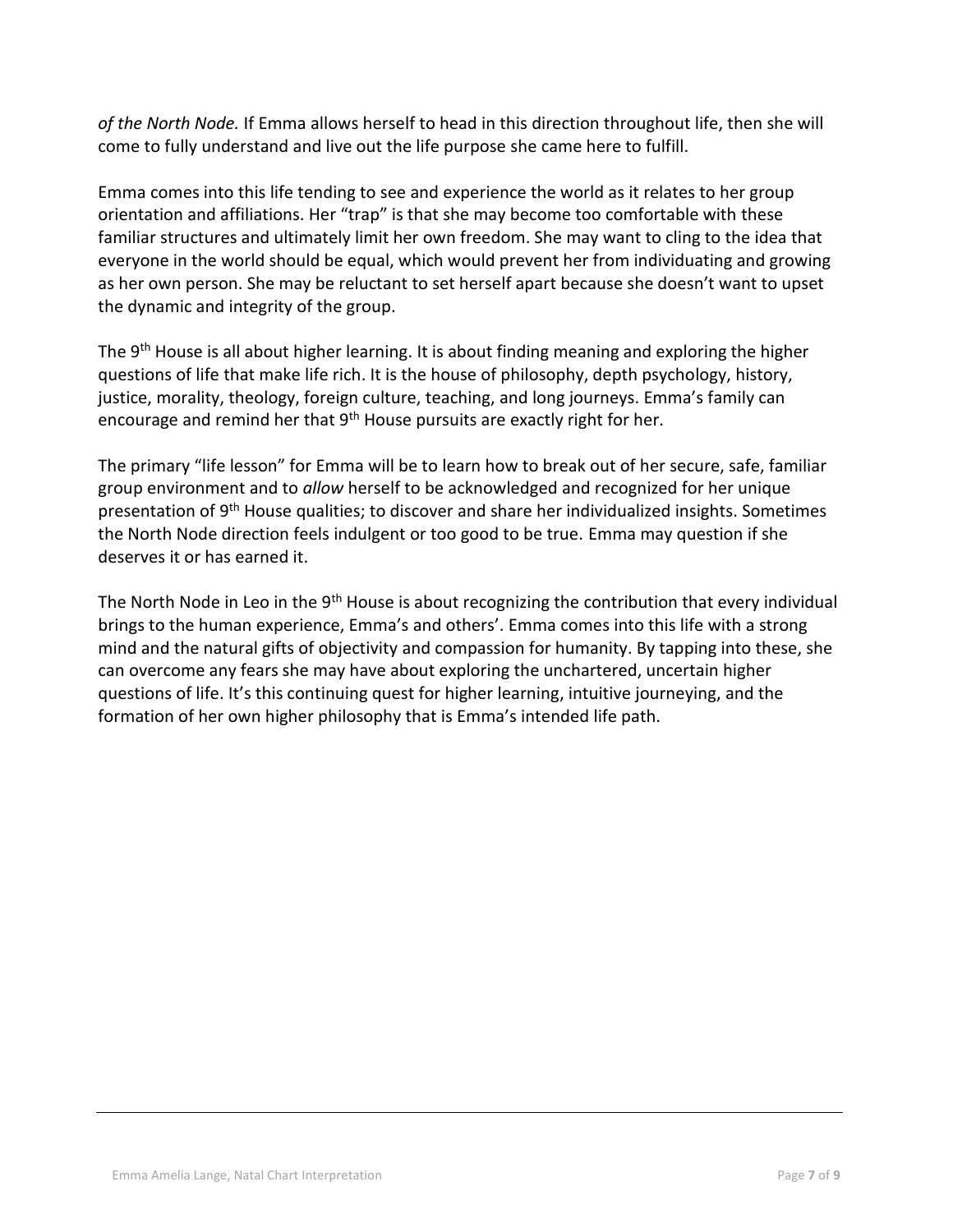